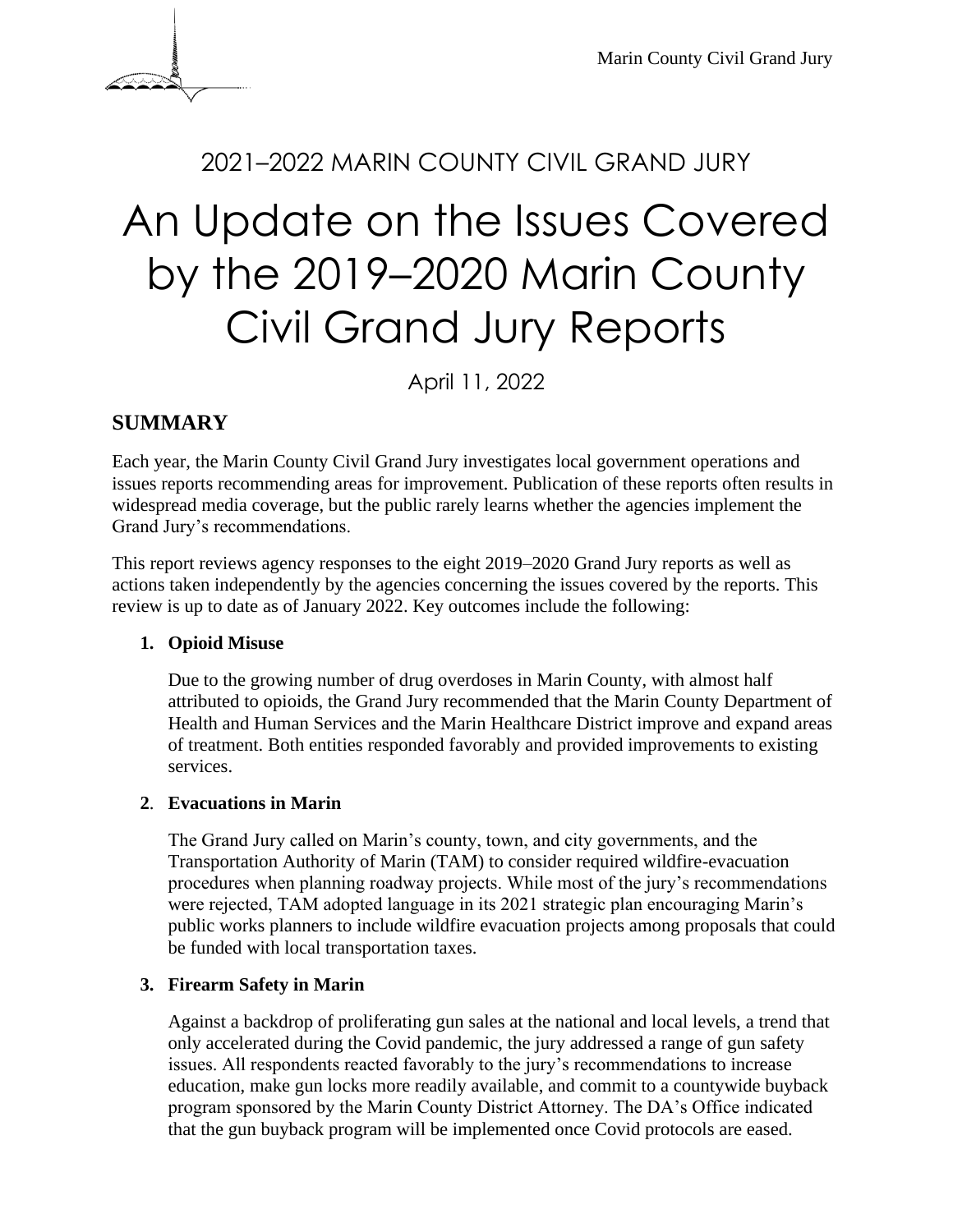Additionally, the DA's Office and local community leaders partnered in planning a yearlong gun safety and awareness campaign.

## **4. Mental Health Challenges in Our Schools**

The Grand Jury made recommendations for improvements in programs to mitigate the mental health crisis in Marin's schools where many students are experiencing increased anxiety and a sense of hopelessness. The jury recommended that the schools begin implementing elements of the County's suicide prevention plan. Measures have been taken to improve program collaboration and access to mental health services throughout Marin County schools.

## **5. Climate Change**

The County and most of Marin's municipalities rejected a Grand Jury recommendation to establish a multi-jurisdictional task force charged with developing a comprehensive strategy for mitigating and adapting to climate change. A jury recommendation to reorganize and add climate change adaptation to the mission of the County's flood control agency was also rejected. Instead, local agencies opted to continue relying on established strategies, including updating their respective climate action plans for 2030 and 2045.

## **6. A Comprehensive List of Marin's Public Agencies**

Marin County has more than 150 local government agencies. Several Marin County Civil Grand Juries have recommended the development and maintenance of a single comprehensive list. As this has never been fully implemented, the 2019-2020 Grand Jury developed the list along with a proposed methodology to maintain it. The list was issued on June 30, 2020, but a recommendation that the list be maintained and regularly updated by either the County Clerk or the County's Department of Finance was rejected.

# **7. Cyberattacks**

Following security breaches and subsequent Grand Jury recommendations, Marin's county and municipal governments strengthened their cybersecurity policies and systems. Marin's local governments now publicly report breaches and share best practices with one another. In July 2020, the County also committed to installing new hardware that provides a menu of enhanced security features that can be requested and implemented by each municipality.

#### **8. Web Transparency of Agency Compensation Practices**

Despite the State's legal requirements and two prior Grand Jury reports (2015-2016, 2016-2017) that recommended Marin public agencies make compensation for their elected officials and employees fully transparent on their websites, the Grand Jury found that many jurisdictions had failed to do so. Following recommendations by the 2019- 2020 Grand Jury, a sample audit by the jury indicated that agencies had successfully updated their websites to report the required information properly.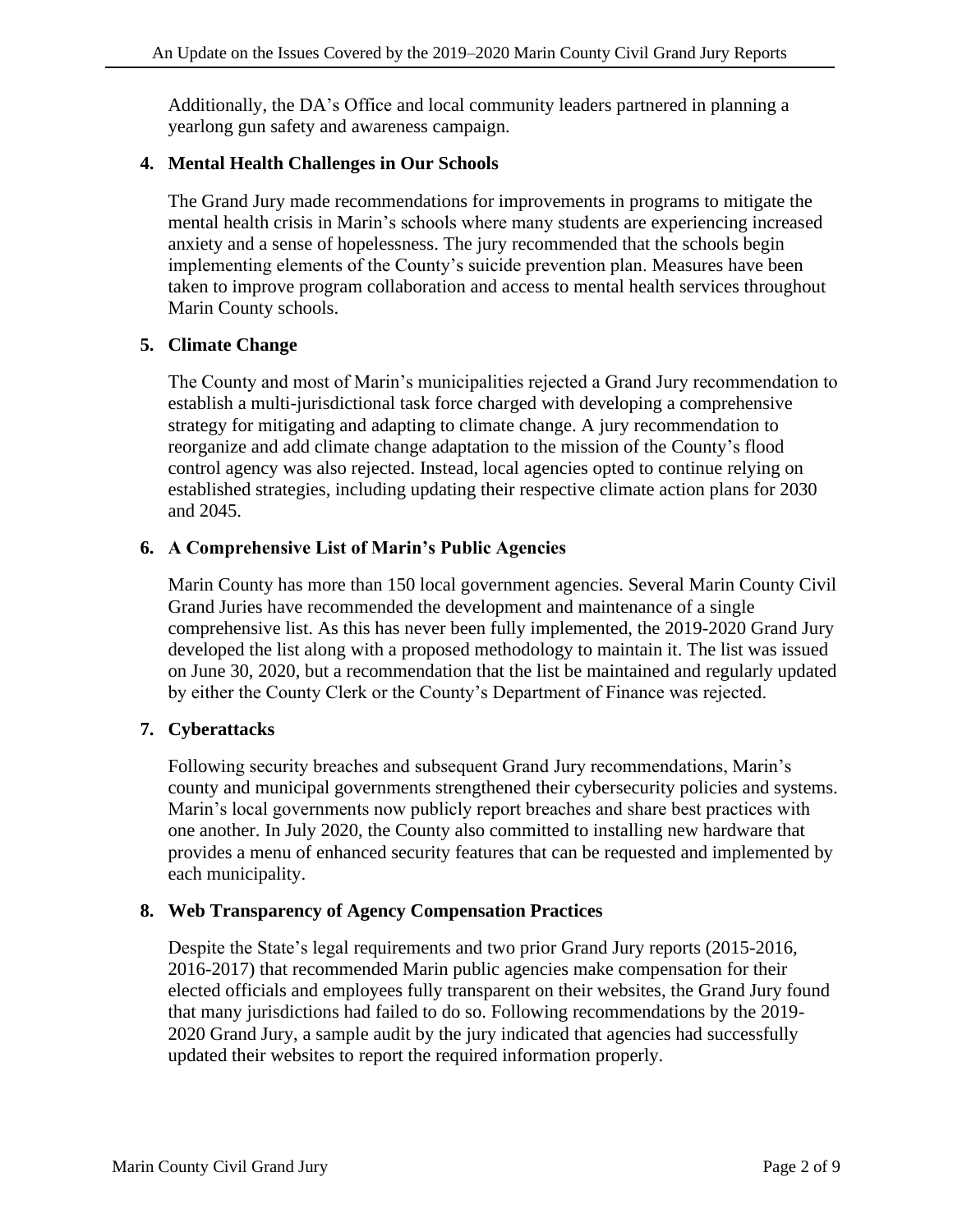# **BACKGROUND**

The California Constitution requires that each county impanel a civil grand jury each year charged with monitoring and inspecting the operations of local government and making recommendations for improvement. Each grand jury is required to publish at least one report on the outcome of investigations conducted during its term. California Penal Code §933 requires public agencies and elected officials to respond to grand jury report findings and recommendations. $<sup>1</sup>$ </sup>

Because of its one-year term, a grand jury that generates a report often is no longer in session and cannot ensure that elected officials and agencies comply with their legal obligations. Consequently, responsibility for monitoring the responses and addressing any deficiencies falls to the succeeding grand jury.

The 2019–2020 Grand Jury published eight reports requiring agency responses. The 2021–2022 Grand Jury reviewed those reports and the subsequent actions taken by the agencies. This report presents the results of that review.

# **OBJECTIVES AND APPROACH**

The objectives of this report are to:

- Update Marin's residents on actual progress with issues of public concern and governmental effectiveness
- Highlight developments made by local governments in the areas that the grand jury investigated
- Facilitate seamless continuity through annual grand jury transitions and thereby reinforce the accountability of local public agencies.

The 2021–2022 Grand Jury gathered and reviewed 120 responses submitted by local governments to the reports issued by the previous Grand Jury and noted key outcomes.

# **DISCUSSION**

A synopsis and update for each Grand Jury 2019-2020 report follows.

#### **1. Opioid Misuse: Strengthening Marin County's Response**

In [Opioid Misuse: Strengthening Marin County's Response,](https://www.marincounty.org/depts/gj/reports-and-responses/reports-responses/2019-20/opioid-misuse-strengthening-marin-countys-response) the Grand Jury recounted that from 2006 through 2019, 451 Marin residents died from drug overdoses, half of which were attributed to opioids. <sup>2</sup> Marin County and supporting agencies addressed this crisis by

 $<sup>1</sup>$  California Penal Code §933</sup>

[https://leginfo.legislature.ca.gov/faces/codes\\_displaySection.xhtml?lawCode=PEN&sectionNum=933.](https://leginfo.legislature.ca.gov/faces/codes_displaySection.xhtml?lawCode=PEN§ionNum=933)

<sup>2</sup> Marin County Civil Grand Jury, *Opioid Misuse: Strengthening Marin County's Response*, December 14, 2020, [https://www.marincounty.org/-/media/files/departments/gj/reports-responses/2019-20/opioid-misusestrengthening](https://www.marincounty.org/-/media/files/departments/gj/reports-responses/2019-20/opioid-misusestrengthening-marin-countys-response.pdf?la=en)[marin-countys-response.pdf?la=en.](https://www.marincounty.org/-/media/files/departments/gj/reports-responses/2019-20/opioid-misusestrengthening-marin-countys-response.pdf?la=en)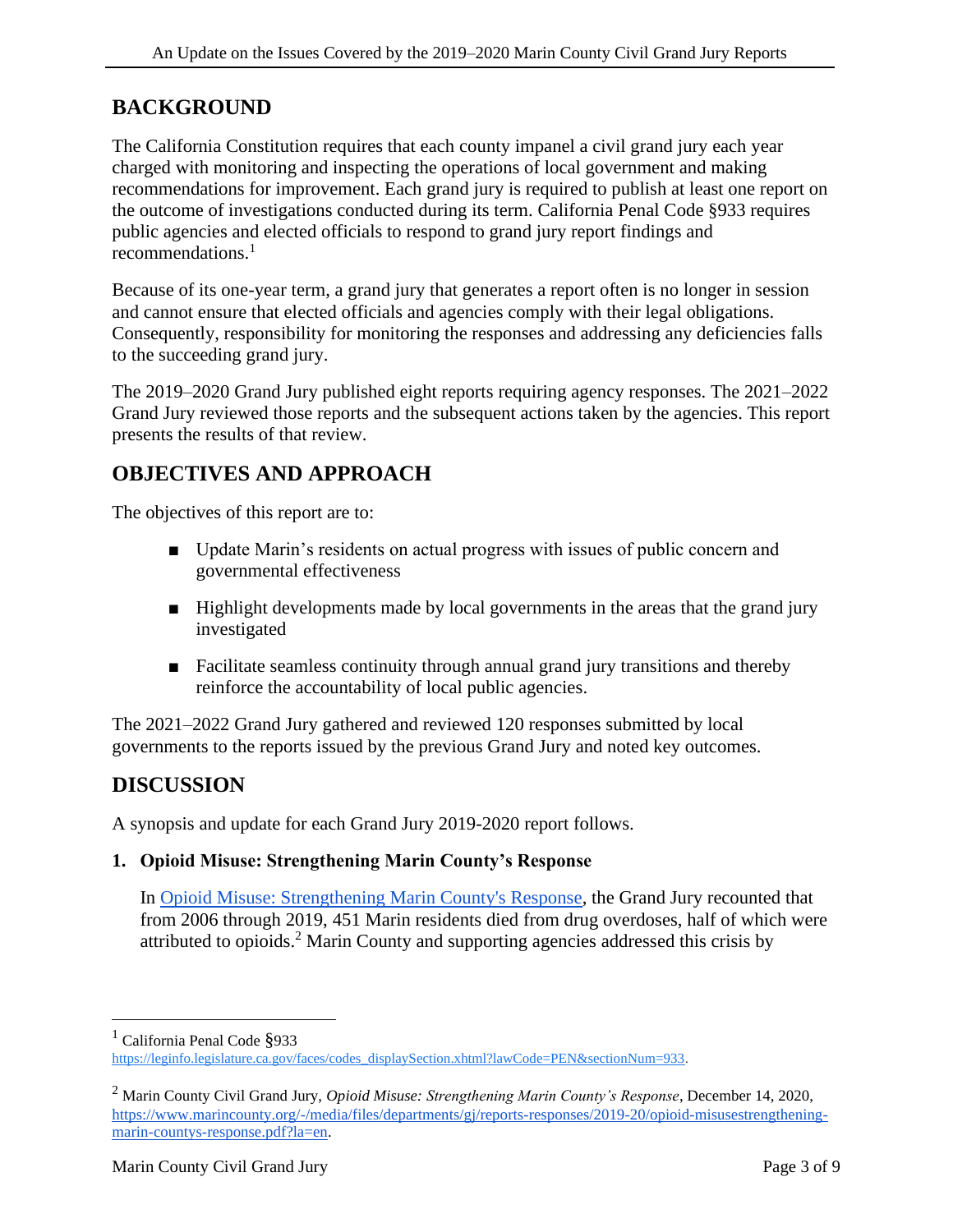strengthening their prevention and treatment programs. Despite these efforts, the number of opioid related overdoses in 2019 was higher than in any of the eight preceding years.

Due to the continuing challenge, the Grand Jury recommended that the Marin County Department of Health and Human Services (HHS):

- Make naloxone, an opioid overdose antidote, more widely available throughout the county
- Conduct a cost-benefit analysis to determine if additional recovery coaches are warranted for substance users
- Increase the number of medical personnel trained and authorized to prescribe the necessary drugs for medication-assisted treatment
- Pursue funding and access to more beds in long-term recovery residences.

In addition, the Grand Jury recommended that the Marin Healthcare District conduct a costbenefit analysis to determine if more substance abuse navigators are warranted in emergency departments.

In response to the Grand Jury report:

- HHS committed to expand the naloxone program
- The County deferred an analysis of increasing the number of recovery coaches, pending additional funding
- The County implemented the expansion of naloxone prescribers through training, support of emergency room departments, and advocacy to decrease regulatory burdens on those prescribers
- HHS applied for and received funding through a multi-year grant that supports additional recovery residence capacity for participants in the Adult Drug Court program beginning in 2021
- The Marin Healthcare District conducted an analysis which showed an additional substance abuse navigator position is warranted. Marin Health will seek grant funding to fill that position.

#### **2. Roadblocks to Safer Evacuation in Marin**

In [Roadblocks to Safer Evacuation in Marin,](https://www.marincounty.org/depts/gj/reports-and-responses/reports-responses/2019-20/roadblocks-to-safer-evacuation-in-marin) the Grand Jury found that the Marin County Board of Supervisors, and town and city councils, were not sufficiently considering evacuation needs as an element to be reviewed when approving roadway projects in their jurisdictions.<sup>3</sup> The jury also noted that the Transportation Authority of Marin (TAM) was not sufficiently considering evacuation needs when planning, reviewing, and funding roadway improvements, including evacuation routes that cross multiple jurisdictions.

<sup>3</sup> Marin County Civil Grand Jury, *Roadblock to Safer Evacuation in Marin*, December 14, 2020, [https://www.marincounty.org/depts/gj/reports-and-responses/reports-responses/2019-20/roadblocks-to-safer](https://www.marincounty.org/depts/gj/reports-and-responses/reports-responses/2019-20/roadblocks-to-safer-evacuation-in-marin)[evacuation-in-marin.](https://www.marincounty.org/depts/gj/reports-and-responses/reports-responses/2019-20/roadblocks-to-safer-evacuation-in-marin)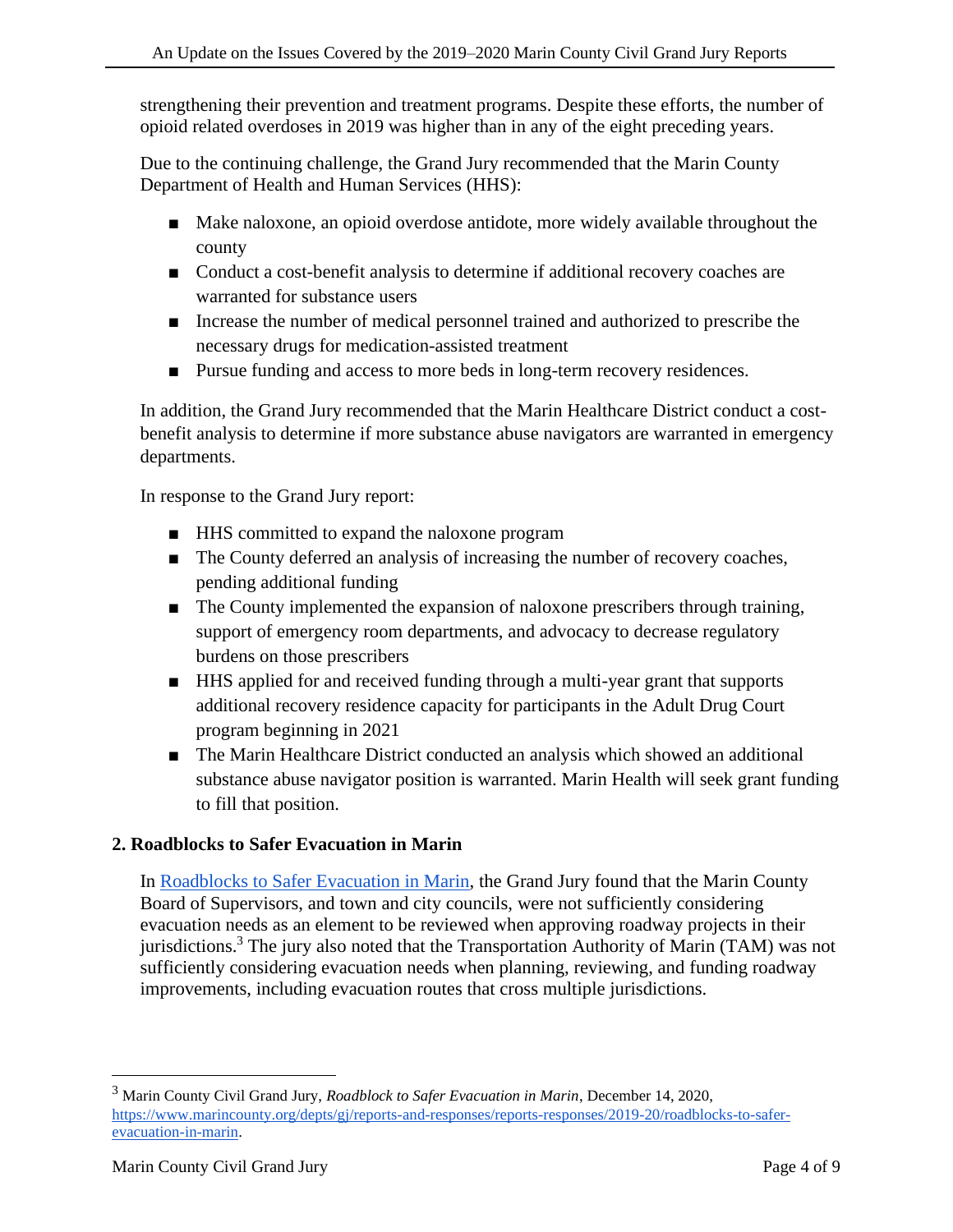The Grand Jury specifically recommended that:

- The County, towns, and cities include evacuation needs among their criteria for evaluating, recommending, and funding public works projects, and that they formally ask TAM to do the same
- The County, towns, and cities update the safety elements of their general plans to include evacuation planning
- TAM formally establish evacuation as one of its criteria for consideration when planning and funding traffic projects
- The Marin Wildfire Prevention Authority (MWPA) invite a TAM representative to become an at-large, non-voting member of its Advisory/Technical Committee to support program development, funding, and implementation of improvements to evacuation routes.

The formal recommendations were rejected as unnecessary or needing further analysis. However, TAM adopted language in its 2021 Strategic Plan encouraging the county, towns, and cities to include evacuation-related roadway projects in their respective applications for funding.

TAM and the MWPA agreed they could collaborate on evacuation needs without TAM having a formal seat on the MWPA's Advisory/Technical Committee. The MWPA stated that it had partially implemented the Grand Jury's recommendation by using TAM's expertise in implementing the Zonehaven Evacuation Management Platform, which was announced a month after the Grand Jury report was released.

# **3. The Gun Next Door: Firearm Safety in Marin County**

In [The Gun Next Door: Firearm Safety in Marin County,](https://www.marincounty.org/-/media/files/departments/gj/reports-responses/2019-20/the-gun-next-door-firearm-safety-in-marin.pdf?la=en) the Grand Jury called for increased gun safety by recommending that Marin's municipalities and law enforcement agencies:<sup>4</sup>

- Conduct public awareness and educational programs on the safe handling and storage of firearms
- Annually send gun safety reminders to their citizens
- Offer free gun locks and publicize procedures for turning in unwanted firearms
- Continue to offer gun buyback programs.

All responding entities have either implemented or continued their public education programs addressing firearm safety and the importance of using gun locks. For example, Mill Valley and San Rafael sent gun safety flyers to their residents.

In response to the Grand Jury's report, the District Attorney announced the formation of a multidisciplinary collaborative in March 2021 to promote firearm safety in Marin. The Marin Gun Safety Collaborative includes representatives from mental health and health care providers, including the Suicide Prevention Collaborative, the Marin Interfaith Council, the

<sup>4</sup> Marin County Civil Grand Jury, *The Gun Next Door: Firearm Safety in Marin County,* October 30, 2020 *https://www.marincounty.org/-/media/files/departments/gj/reports-responses/2019-20/the-gun-next-door-firearmsafety-in-marin.pdf?la=en.*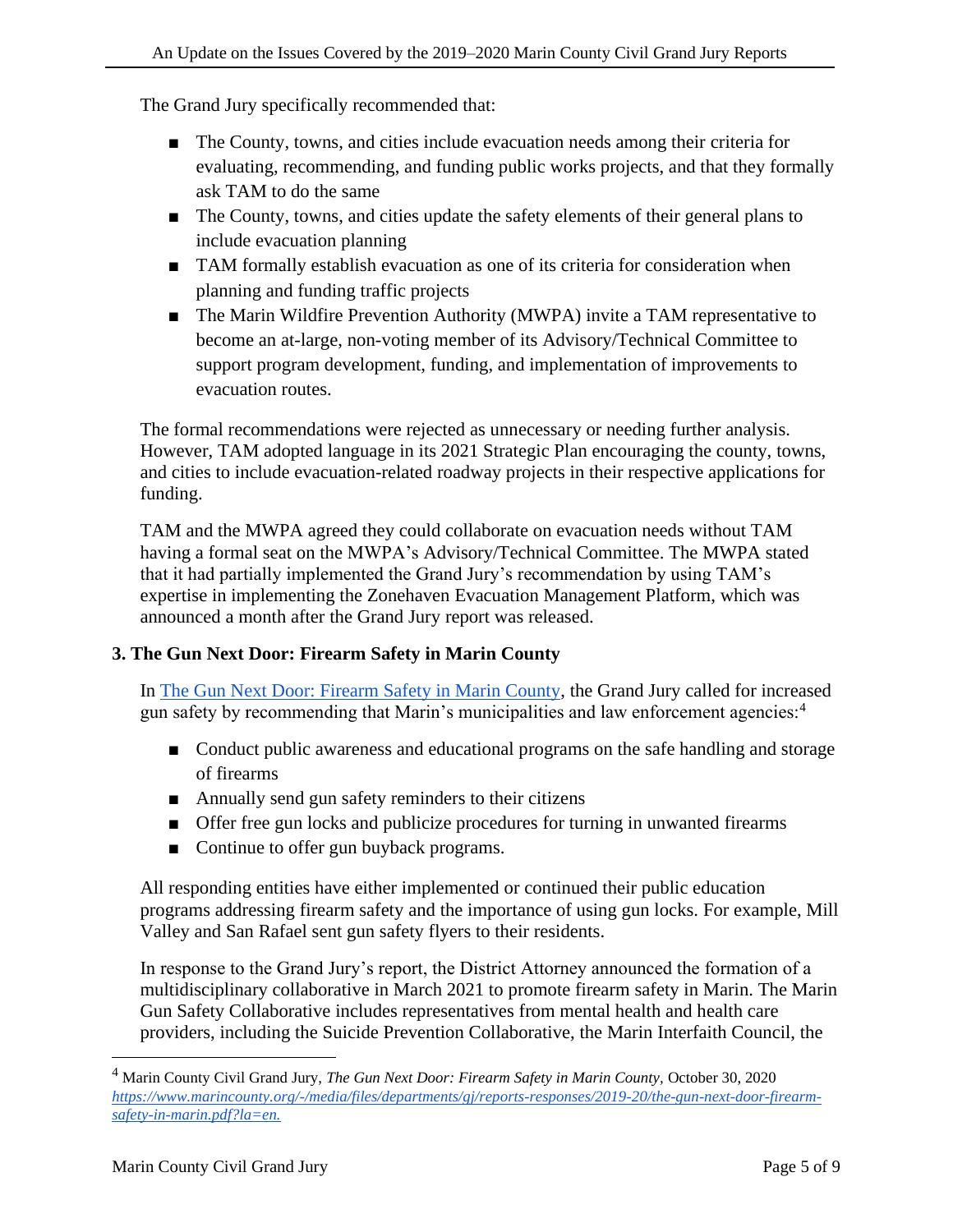Marin City Ministerial Alliance, the Marin County Cooperation Team, members of law enforcement, and the advocacy organizations Brady United and Moms Demand Action for Gun Sense in America.

In addition, the District Attorney posted a new instructional video on the efficacy of gun restraining orders. It also hosted a webinar on gun safety on June 17, 2021, and is planning another gun safety and awareness program in 2022. The County and all municipalities have agreed to participate in a firearms buyback program to be scheduled by the District Attorney once Covid protocols are lifted.

## **4. Reading, Writing and Therapy: Mental Health Challenges in Our Schools**

In [Reading, Writing, and Therapy: Mental Health Challenges in Our Schools,](https://www.marincounty.org/depts/gj/reports-and-responses/reports-responses/2019-20/reading-writing-and-therapy-mental-health-challenges-in-our-schools) the Grand Jury identified the need for a community response to improve wellness efforts in our schools.<sup>5</sup> Many Marin County students are experiencing increased anxiety and, at times, feelings of hopelessness.

The Grand Jury recommended that the Marin Office of Education and the Department of Health and Human Services direct the Marin Schools Wellness Collaborative to begin implementing Strategy 6 of the Marin County Suicide Prevention Strategic Plan of 2020 in order to foster safe and healthy environments on all school campuses.<sup>6</sup>

Further, the Grand Jury recommended that the Office of Education:

- Hire a full-time licensed therapist to help coordinate wellness services in schools (when funding becomes available)
- Designate staff to connect schools with community agencies that can provide services for mental health
- Expand teacher, staff, and parent education in regard to mental health issues.

In response, the Marin County Board of Supervisors and Office of Education stated that the Marin Schools Wellness Collaborative has already begun implementing Strategy 6 of the Suicide Prevention Strategic Plan. This implementation includes evidence-based training and education for students, ensuring that all districts have protocols for crisis response, postvention, and mental health screeners, and developing school-wide interventions to prevent behavior challenges.

Further, the Marin County Office of Education responded that it has already begun connecting schools with community agencies that can provide mental health services and has expanded teacher, parent, and student training around mental health issues.

<sup>5</sup> Marin County Civil Grand Jury, *Reading, Writing and Therapy: Mental Health Challenges in Our Schools,*  October 23, 2020

[https://www.marincounty.org/depts/gj/reports-and-responses/reports-responses/2019-20/reading-writing-and](https://www.marincounty.org/depts/gj/reports-and-responses/reports-responses/2019-20/reading-writing-and-therapy-mental-health-challenges-in-our-schools)[therapy-mental-health-challenges-in-our-schools.](https://www.marincounty.org/depts/gj/reports-and-responses/reports-responses/2019-20/reading-writing-and-therapy-mental-health-challenges-in-our-schools)

<sup>6</sup> S*trategy 6: The Marin County Suicide Prevention Strategic Plan*, January 2020 [https://www.marinhhs.org/sites/default/files/files/servicepages/2020\\_01/marin\\_county\\_suicide\\_prevention\\_strategic](https://www.marinhhs.org/sites/default/files/files/servicepages/2020_01/marin_county_suicide_prevention_strategic_plan-final-jan_2020.pdf) [\\_plan-final-jan\\_2020.pdf.](https://www.marinhhs.org/sites/default/files/files/servicepages/2020_01/marin_county_suicide_prevention_strategic_plan-final-jan_2020.pdf)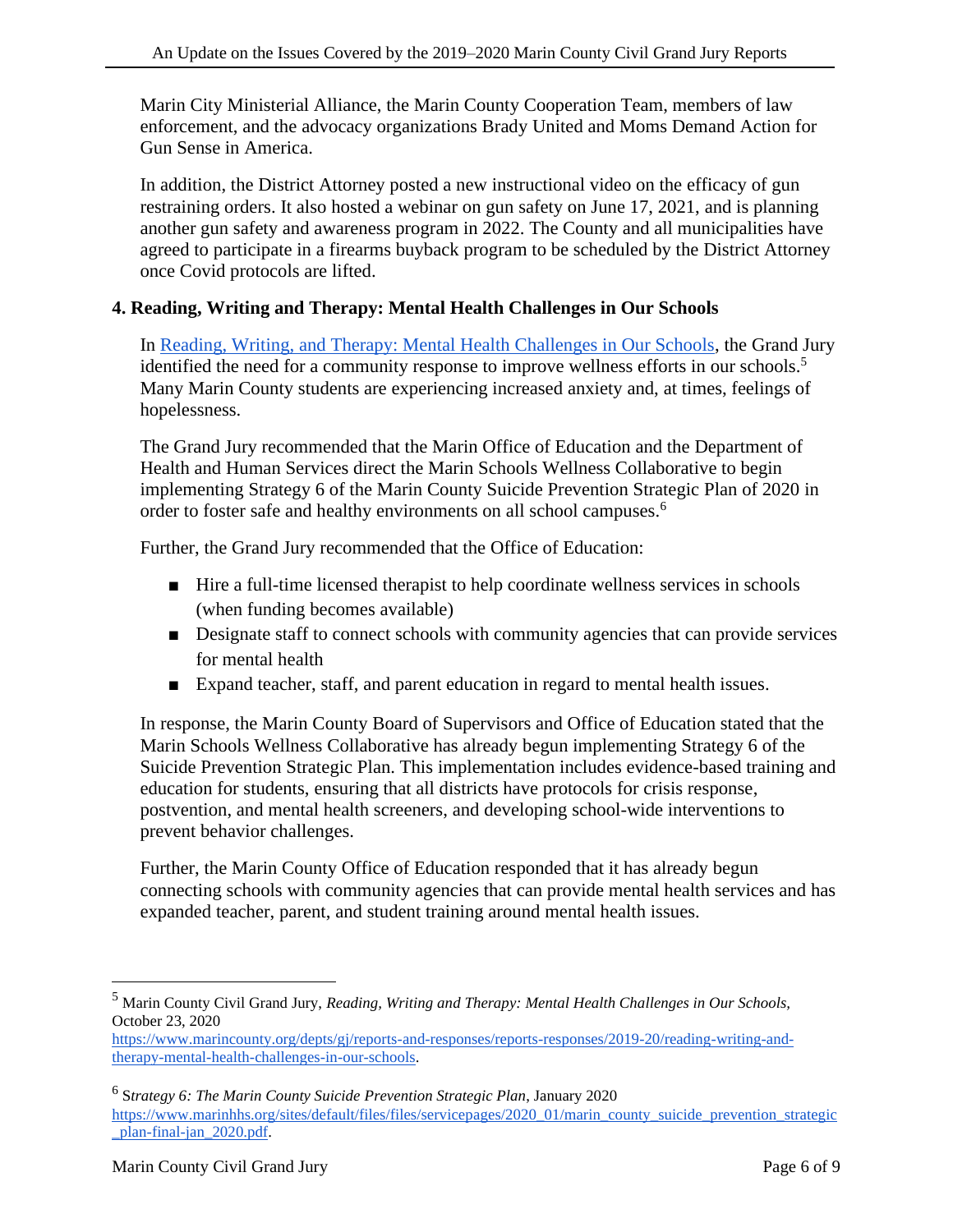In June 2021, the Marin Independent Journal reported that Marin County had received a fouryear, \$4 million grant to coordinate and support mental health services in the county's behavioral health division and Novato and San Rafael school districts. This grant will fund expansion of wellness services for the county and both school districts.

## **5. Climate Change: How Will Marin Adapt?**

In [Climate Change: How Will Marin Adapt?](https://www.marincounty.org/depts/gj/reports-and-responses/reports-responses/2019-20/climate-change-how-will-marin-adapt)*,* the Grand Jury assessed the work performed throughout the county by its municipalities, agencies, and county departments in addressing the expected impact of climate change on Marin.<sup>7</sup> The jury identified two strategies for addressing climate change: mitigation and adaptation.

The jury found adaptation efforts in Marin to be underfunded and understaffed, with insufficient coordination among jurisdictions and between agencies. The jury recommended increasing adaptation efforts including developing plans to build seawalls, restoring shoreline and wetlands, relocating buildings and highways to higher ground, and preventing wildfires.

The Grand Jury recommended that the Board of Supervisors:

- Convene a multi-jurisdictional task force charged with developing a single comprehensive adaptation strategy for all of Marin
- Form a new county office reporting to the Supervisors or County Administrator to help centralize Marin's climate change efforts and strengthen its grant seeking efforts
- Commission a study on the feasibility of reorganizing and broadening the charter of the Flood Control and Water Conservation District to include responsibility for adapting to sea level rise along Marin's coastal and bayside shorelines.

The jury also recommended that the Marin Climate Energy Partnership, which has focused on mitigation, expand its mission to include comprehensive support for municipalities on adaptation as well as mitigation programs. The jury also called on Marin's municipalities to hire staff and/or appoint a committee or commission to monitor and report on their respective climate change efforts.

The majority of Marin's municipalities deferred a decision on whether to form a multijurisdictional climate change task force pending further analysis. Marin's Board of Supervisors rejected the jury's recommendations. It stated that the current mechanisms for addressing climate change are sufficient and that it is not necessary to form a new county office or task force for coordinating climate change programs.

In December 2020, the Board of Supervisors adopted an update of the Climate Action Plan for Marin which identified targets and measures for 2030.

<sup>7</sup> Marin County Civil Grand Jury, *Climate Change: How Will Marin Adapt?,* September 11, 2020 [https://www.marincounty.org/depts/gj/reports-and-responses/reports-responses/2019-20/climate-change-how-will](https://www.marincounty.org/depts/gj/reports-and-responses/reports-responses/2019-20/climate-change-how-will-marin-adapt)[marin-adapt.](https://www.marincounty.org/depts/gj/reports-and-responses/reports-responses/2019-20/climate-change-how-will-marin-adapt)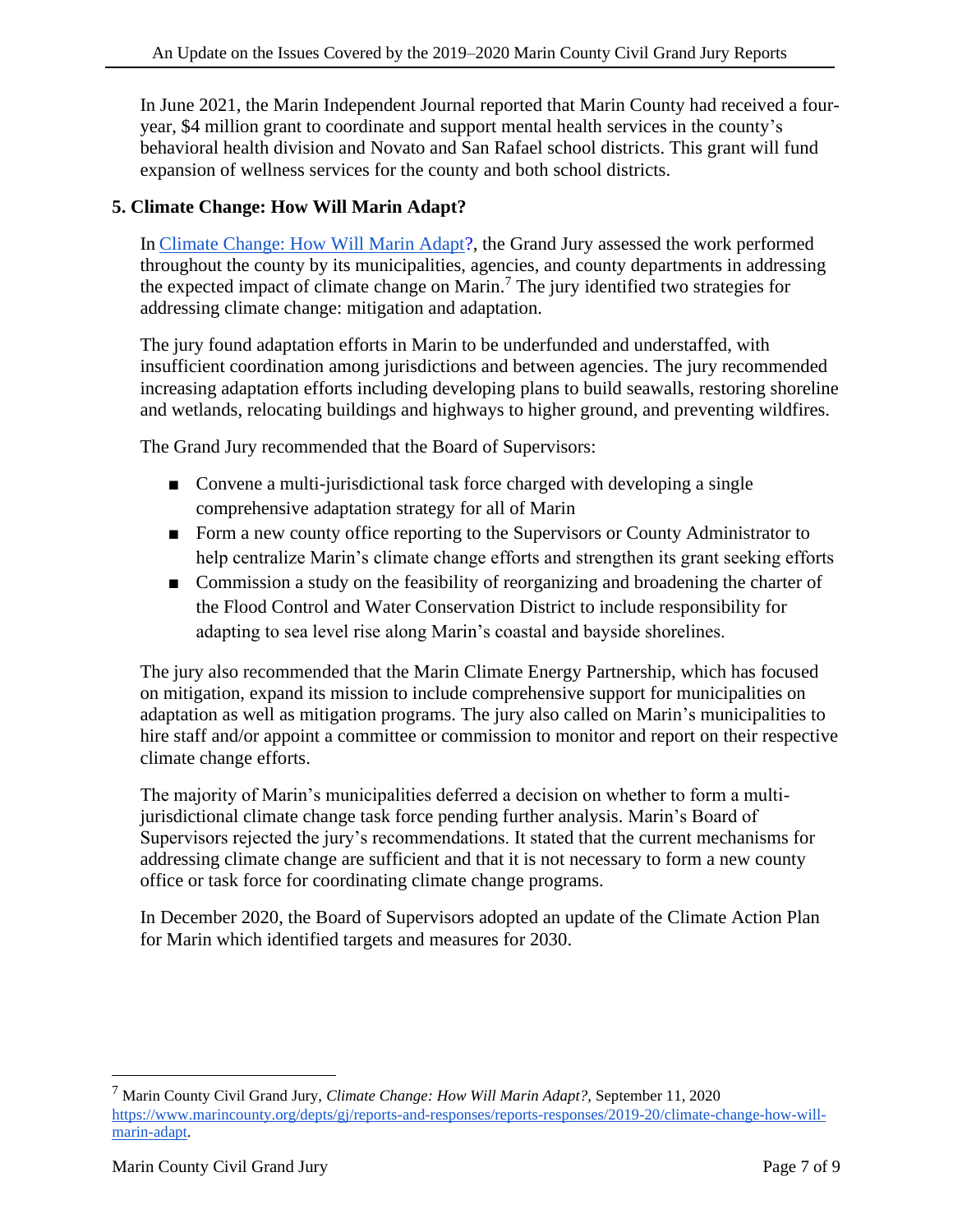## **6. Finally - A Comprehensive List of Marin's Public Agencies**

In Finally - [A Comprehensive List of Marin's Public Agencies](https://www.marincounty.org/depts/gj/reports-and-responses/reports-responses/2019-20/finally-a-comprehensive-list-of-marins-public-agencies)*,* the Grand Jury recognized the need for a comprehensive list of all of Marin's over 150 public agencies.<sup>8</sup> This includes towns, cities, school districts, special districts such as community service agencies, joint powers authorities, and agencies providing fire, sanitary, water, recreation, and other public services.

The Grand Jury compiled this list and recommended that it be maintained and annually updated on an ongoing basis by either the County Clerk or the Board of Supervisors through the County's Finance Department. The list is intended to help residents identify and contact government agencies funded by the taxpayers.

Both the County Clerk's Office and the Board of Supervisors disagreed with the finding that this information is difficult to access and rejected the recommendation that they maintain and update this list.

#### **7. Cyberattacks: A Growing Threat to Marin Government**

In [Cyberattacks: A Growing Threat to Marin Government,](https://www.marincounty.org/depts/gj/reports-and-responses/reports-responses/2019-20/cyberattacks-a-growing-threat-to-marin-government) the Grand Jury referenced the more than \$300,000 in losses from previously undisclosed cybersecurity breaches and recommended that the County and its municipalities publicly report breaches and strengthen cybersecurity measures.<sup>9</sup> The agencies responded positively to nine jury recommendations, reporting that they had or would be implemented.

In response to a Grand Jury call for collaboration and shared practices, Marin County hosted a meeting with Marin's municipalities and formed the Marin Information Security Collaboration (MISC), which meets quarterly. The County also established a website for sharing security information and resources.

In addition, Marin County committed to publishing a regularly scheduled information security newsletter on best practices for county and municipal employees. The County also committed to installing new hardware that provides a menu of enhanced security features that can be requested and implemented by each municipality.

Municipalities committed to reviewing and potentially adopting best security practices, including mandatory user training, wherever they are financially feasible. These agencies also committed to investigating and potentially contracting for shared cybersecurity services. Marin's municipalities responded that they had, or would, produce annual reports on their security programs together with any steps being taken to strengthen them, as well as hold annual public hearings on cybersecurity.

<sup>8</sup> Marin County Civil Grand Jury, *Finally - A Comprehensive List of Marin's Public Agencies,* June 30, 2020 [https://www.marincounty.org/depts/gj/reports-and-responses/reports-responses/2019-20/finally-a-comprehensive](https://www.marincounty.org/depts/gj/reports-and-responses/reports-responses/2019-20/finally-a-comprehensive-list-of-marins-public-agencies)[list-of-marins-public-agencies.](https://www.marincounty.org/depts/gj/reports-and-responses/reports-responses/2019-20/finally-a-comprehensive-list-of-marins-public-agencies)

<sup>9</sup> Marin County Civil Grand Jury, *Cyberattacks: A Growing Threat to Marin Government,* May 11, 2020 [https://www.marincounty.org/depts/gj/reports-and-responses/reports-responses/2019-20/cyberattacks-a-growing](https://www.marincounty.org/depts/gj/reports-and-responses/reports-responses/2019-20/cyberattacks-a-growing-threat-to-marin-government)[threat-to-marin-government.](https://www.marincounty.org/depts/gj/reports-and-responses/reports-responses/2019-20/cyberattacks-a-growing-threat-to-marin-government)